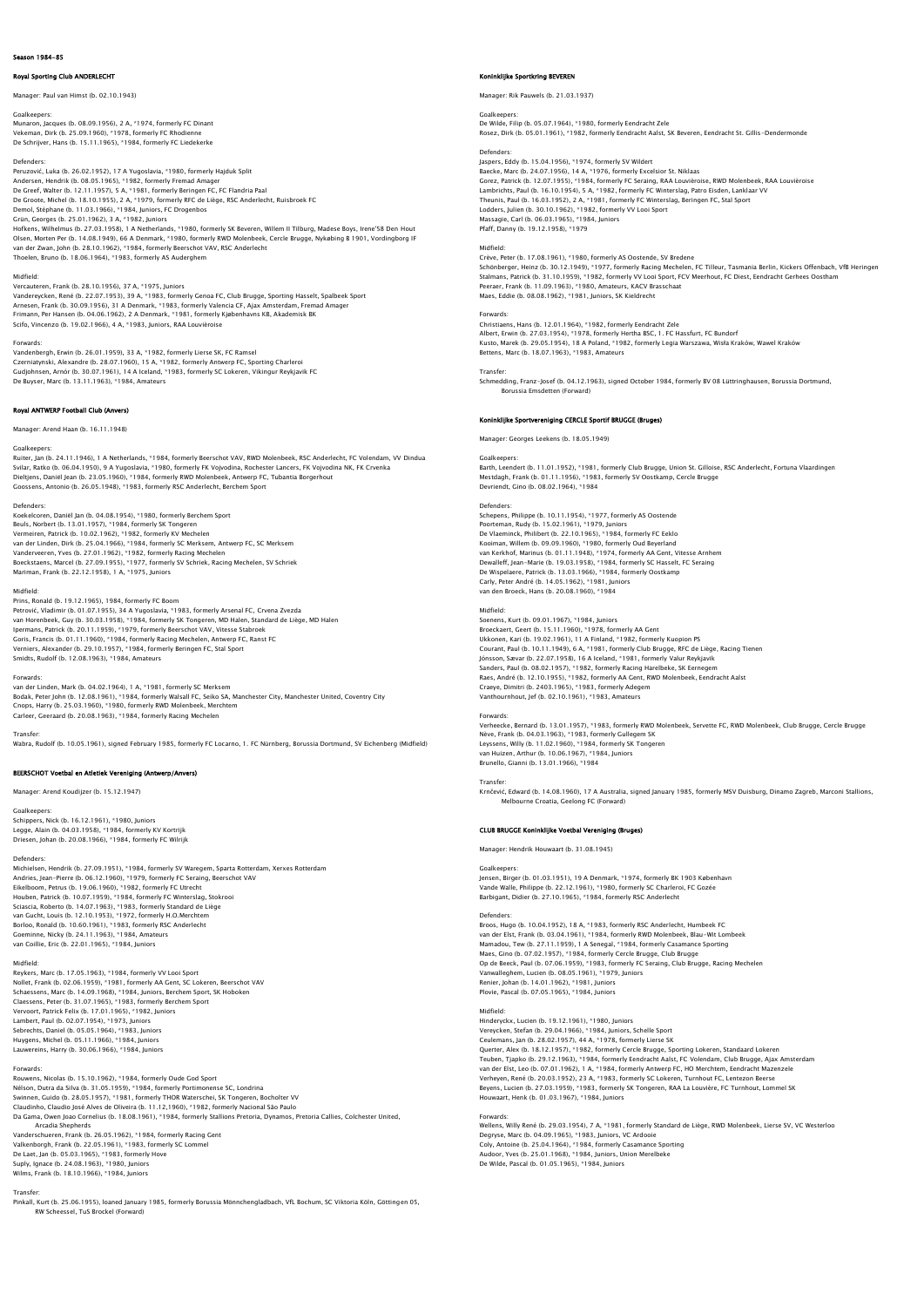# .<br>ke Atletiek Associatie GENT (La Ga

Manager: Johan Grijzenhout (b. 22.12.1932)

Goalkeepers: Daenen, Tony (b. 15.03.1958), \*1982, formerly THOR Waterschei, RFC de Liège, St. Truiden VV Laurijssen, André (b. 30.10.1953), \*1978, formerly Beerschot VAV Frans, Frank (b. 27.02.1966), \*1984, Juniors

Defenders:<br>Hanssens, Guy (b. 22.03.1953), \*1979, formerly SC Lokeren, Racing Mechelen, Racing-White<br>Busk, Søren Thomas (b. 10.04.1953), 30 A Denmark, \*1982, formerly MVV Maastricht, Westfalia Herne, Glostrup IC<br>De Wolf, Mi Ružić, Milan (b. 25.07.1955), 2 A Yugoslavia, \*1984, formerly Beringen FC, NK Rijeka, NK Crikvenica, NK Kraljevica<br>van Peteghem, Ronald (b. 08.02.1964), \*1984, Amateurs<br>De Kneef, Benny (b. 12.06.1965), \*1982, Juniors<br>Criel Hallaert, Peter (b. 25.01.1966), \*1984, Juniors

Midfield:<br>van Looy, Johan (b. 16.12.1962), \*1983, formerly RSC Anderlecht<br>Mücher, René (b. 29.09.1950), \*1981, formerly Beerschot VAV, THOR Waterschei<br>Rombouts, Tony (b. 14.10.1952), \*1981, formerly RSC Anderlecht, FC Wint Cordiez, Hubert (b. 05.12.1954), 1 A, \*1980, formerly SC Charleroi, RWD Molenbeek, RAA Louviéroise, Hautrage Quipor, Willy (b. 16.02.1956), \*1975, Juniors<br>Pister, Thierry (b. 02.09.1965), \*1982, Juniors<br>Lootens, Thierry (b. 24.04.1966), \*1984, Juniors<br>van Troos, Johan (b. 02.06.1962), \*1983

# Forwards:

Bouvy, Jean-Claude (b. 19.05.1959), \*1981, formerly RSC Anderlecht, RE Virton, URSL Saint-Léger<br>Martens, Ronny (b. 22.12.1958), \*1984, formerly SK Beveren, RSC Anderlecht, VC Eendracht Deftinge<br>Schapendonk, Cees (b. 24.12. Kiyika, Tokodi (b. 21.06.1954), \*1980

# nklijke Voetbalclub KORTRIJK (Co

Manager: André van Maldeghem (b. 19.10.1937)

## Goalkeepers:

Vanderschommen, Lucien (b. 21.09.1954), \*1981, formerly AA Gent, Cercle Brugge, Cercle Brugge, FC Turnhout Himpe, Patrick (b. 24.07.1956), \*1984, formerly RC Harelbeke

Defenders: Destorme, Dirk (b. 24.02.1954), \*1984, formerly RC Harelbeke Schwabe, Dieter (b. 12.09.1956), \*1979, formerly Bayer 05 Uerdingen, Bonner SC, 1. FC Köln<br>Vergote, Ghislain (b. 23.09.1951), \*1975, formerly KV Mechelen, Menen<br>Vanneste, Lucien (b. 02.01.1955), \*1974, formerly FC Iegem Broeckaert, Nicolas (b. 23.11.1960), \*1983, formerly SV Sottegem Bourgeois, Lucien (b. 06.11.1957), \*1975, Juniors Devolder, Johan (b. 02.04.1959), \*1977, Juniors Collie, Serge (b. 08.10.1963), \*1980, formerly Hérinnes

## Midfield:

Quain, Didier (b. 15.12.1960), \*1979, formerly US Tournai<br>Lemoine, Dominique (b. 12.03.1966), \*1984, formerly Wierz, KV Kortrijk, US Valenciennes<br>Vandamme, Maxim (b. 19.09.1961), \*1982, formerly Sporting Menen<br>Donez, Thier Deltour, Lucien (b. 29.10.1963), \*1983

Forwards: ude (b. 21.06.1964), \*1981, formerly Bissegem De Lamper, Albert (b. 20.05.1954), \*1977, formerly St. Niklaas Lukić, Dušan (b. 07.11.1956), \*1984, formerly NK Rijeka, Crvena Zvezda, Jedinstvo Brčko Zidane, Djamel (b. 28.04.1955), 9 A Algeria, \*1980, formerly KV Kortrijk, St. Niklaas SK, FC Eeklo, AS Corbeil-Essonnes, USM Alger<br>Vilain, Michel (b. 01.01.1962), \*1983, formerly WS Adinkerke<br>Duyck, Dirk (b. 05.11.1966), \*

# Royal Football Club de LIÈGE (Luik)

Manager: Robert Waseige (b. 26.08.1939)

# Goalkeepers

Hubart, Guy (b. 23.02.1960), \*1979, Juniors Drouguet, Pierre (b. 02.05.1962), \*1981, Juniors Gusbin, Patrick (b. 25.10.1965), \*1984, formerly RAA La Louvière

Defenders:

Wegria, Bernard (b. 07.03.1963), \*1979, Juniors De Sart, Jean-François (b. 18.12.1961), \*1981, Juniors Habrant, Bernard (b. 23.09.1960), \*1978, Juniors Quaranta, Raphaël (b. 29.12.1957), \*1978, formerly CS Visé Dirix, Vincent (b. 01.10.1963), \*1984, Amateurs Rasquin, Michel (b. 20.02.1964), \*1984, Amateurs Giusto, Moreno (b. 03.11.1961), \*1982, Juniors Vilenne, Vincent (b. 14.01.1965), \*1983

# Midfield:

Machiels, Vincent (b. 16.09.1965), \*1983, formerly FC Seraing<br>Šljivo, Edhem (b. 16.03.1950), 12 A Yugoslavia, \*1983, formerly 1. FC Köln, OGC Nice, RFC de Liège, FK Sarajevo<br>Hamilton, Ian Walter (b. 21.07.1956), \*1983, for Houben, Jean-Marie (b. 24.11.1966), \*1984, Juniors Sluysmans, Lucien (b, 01.06.1964), \*1982, Juniors

### Forwards:

Binet, André (b. 23.06.1958), \*1975, Juniors Ernès, Lucien (b. 24.02.1965), \*1983, formerly Villers L'Evêque<br>Thans, Benoît (b. 20.08.1964), \*1981, Juniors, FC Biègny<br>Ceurts, Willy (b. 30.01.1954), 6 A, \*1984, formerly FC Winterslag, Standard de Liège, RSC Anderlecht,

# Royal Standard de LIÈGE (Luik)

Manager: Louis Pilot (b. 11.11.1940), from 3 April 1985 Milorad Pavić (b. 11.11.1921)

Goalkeepers: Preud'homme, Michel Georges (b. 24.01.1959), 3 A, \*1977, Juniors Bodart, Gilbert (b. 02.09.1962), \*1981, Juniors, CS Verlaine Gomez, Pedro José Vadillo (b. 08.03.1965), \*1984

Defenders: Jelikić, Zoran (b. 04.08.1953), 8 A Yugoslavia, \*1983, formerly Hajduk Split, Crvena Zvezda, FK Mačva Šabac Wintacq, Michel (b. 02.10.1955), 1 A, \*1983, formerly RFC de Liège, AA La Louvrière, RLC Hornu<br>Luyckx, Freddy (b. 17.01.1959), \*1984, formerly FC Seraing, RWD Molenbeek, FC Tubeke<br>Snelders, Edward (b. 09.04.1959), 1 A, \*19 Collard, Michel (b. 05.09.1963), \*1983, Amateurs Telen, Johan (b. 11.04.1965), \*1984

Midfield: Bonomi, Patrick (b. 15.10.1965), \*1984, Juniors Hellers, Guy (b. 10.10.1964), 7 A Luxembourg, \*1983, formerly FC Metz, CS Hollerich, US Bascharage Dardenne, Guy (b. 19.10.1954), 11 A, \*1984, formerly Club Brugge, RWD Molenbeek, SC Lokeren, AA La Louvrière, Standard de Liège,

Beauraing<br>Delangre, Etienne (b. 12.02.1963), \*1981, Juniors<br>Vandersmissen, Guy (b. 25.12.1957), \*1978, formerly Waremmien, Standard de Liège<br>Bosman, Jean-Marc (b. 30.10.1964), \*1983, Juniors Thomas, Gilles (b. 18.09.1964), \*1984, Amateurs Sneyers, Lucien (b. 02.10.1963), \*1983

### Forwards:

Gründel, Heinz (b. 05.02.1957), \*1982, formerly THOR Waterschei, Hertha BSC, Rapide Wedding

Hrubesch, Horst (b. 17.04.1951), 21 A Germany, \*1983, formerly Hamburger SV, RW Essen, SC Westtünnen, Hammer SpVg, Germania Hamm, FC Pelkum Raeven, Roger (b. 10.12.1960), \*1984, formerly RWD Molenbeek, Roda JC, Willem II Tilburg, Roda JC, NEC Nijmegen, Roda JC

### Transfer:

Small, Michael Anthony (b. 02.03.1962), signed November 1984, formerly Go Ahead Eagles, Peterborough United, Luton Town, Bromsgrove Rovers (Forward)

# Koninklijke LIERSE Sportkring (Lierre)

Manager: Johan Boskamp (b. 21.10.1948)

# Goalkeeper

Engelen, Carl (b. 04.02.1948), \*1966, formerly Excelsior Bouwel Verlinden, Daniël (b. 15.08.1963), \*1979, formerly Ourodenberg Sport Dufraing, Jef (b. 12.02.1957), \*1984, formerly FC Turnhout

Defenders: Delen, Peter (b. 16.02.1967), \*1984, Juniors Soons, Lucien (b. 06.08.1954), \*1973, Juniors van Roosbroeck, Kurt (b. 10.10.1966), \*1984, formerly Begijnendijk<br>Carousse, Dirk (b. 05.06.1966), \*1984, formerly St. Martinus Halle, FC Poederlee Garousse, Dirk (b. 05.06.1966), \*1984, formerly St. Martinus Halle, FC Poederlee<br>van den Buijs, Constant (b. 08.06.1957), \*1982, formerly Berchem Sport, FC Wuustwezel<br>van Steenwijk, Ronald De Vos (b. 17.03.1960), \*1982, fo Midfield:

Helleputte, Herman (b. 22.03.1954), \*1973, Juniors De Rijck, Lucien (b. 18.08.1965), \*1983, Juniors<br>Bosch, Roberto (b. 03.03.1955), \*1977, formerly SK Tongeren, RFC de Liège, Zichen–Zussenbolder<br>van Mechelen, Henrik (b. 21.12.1954), \*1984, formerly KV Kortrijk, Berchem Spo Maris, Benny (b. 04.07.1964), \*1981, Juniors Gijsels, Gert (b. 11.12.1962), \*1980, Juniors Cecchi, Enrico (b. 21.02.1965), \*1984

Forwards: van Roon, Marinus (b. 24.01.1961), \*1984, formerly PEC Zwolle'82, Ajax Amsterdam Weihrauch, Dieter (b. 02.07.1958), \*1983, formerly SK Beveren, Brambau, Selm Postuma, Paul (b. 22.01.1956), \*1983, formerly Berchem Sport, PSV Eindhoven, DOS Leende Goossens, Dirk (b. 26.09.1962), \*1984, formerly RSC Anderlecht, Beerschot VAV, FC Wilrijk<br>Uytterhaegen, Yanick (b. 14.08.1965), \*1984, formerly RSC Anderlecht<br>Pittoors, Daniel (b. 16.07.1960), \*1984, formerly Capellen

# Koninklijke Sporting Club LOKEREN

Manager: Dimitri Davidović (b. 21.05.1944), from 24 February 1985 Aimé Anthuenis (b. 21.12.1943)

Goalkeepers:<br>Hoogenboom, Robertus (b. 06.05.1949), \*1974, formerly De Spartaan Amsterdam, Ajax Amsterdam, De Spartaan Amsterdam<br>van Raemdonck, Rudiger (b. 28.11.1957), \*1978, formerly St. Niklase SK<br>D'Hondt, Daniël (b. 21.

Defenders:<br>Laroy, Ronny (b. 04.08.1960), \*1978, Juniors<br>De Vriese, Dirk (b. 03.12.1958), \*1983, formerly RSC Anderlecht, RWD Molenbeek, AA La Louvrière, Cercle Brugge, FC Knokke<br>van Goethem, Rudy (b. 17.05.1953), \*1983, fo Bett, James (b. 25.11.1959), 6 A Scotland, † 1983, formerly Rangers FC, SC Lokeren, Valur, Aldrieonians, Dundee FC, Gartcosh United<br>Vuikov, Đorđe (b. 19.08.1955), 4 A Yugoslavia, † 1983, formerly FK Vojvodina, Sloga Lok<br>va Verheuge, Didier (b. 19.08.1965), \*1984

# Midfield:

Mommens, Raymond (b. 27.12.1958), 13 A, \*1975, formerly SK Lebbeke Somers, Ronald (b. 13.01.1953), \*1975, formerly Willebroek SV<br>van der Elst, François Jean (b. 01.12.1954), 44 A, \*1983, formerly New York Cosmos, West Ham United, RSC Anderlecht, VCE Mazenzele De Wachter, Dirk (b. 01.11.1962), \*1981, Juniors<br>M'Buyu, Dimitri (b. 31.10.1964), \*1983, Amateurs<br>van Veirdeghem, Patrick (b. 10.01.1963), \*1979, Juniors<br>van Cauter, Hendrik (b. 20.11.1959), \*1978, Juniors<br>M'Buyu (II), Did

Forwards:<br>van der Gijp, René (b. 04.04.1961), 3 A Netherlands, \*1982, formerly Sparta Rotterdam, Feyenoord, FC Dordrecht<br>Nijskens, Angelo (b. 01.06.1963), \*1982, Juniors, HVV'24 Hulst

# **Transfer**

van der Gijp, René, left October 1984, transferred to PSV Eindhoven